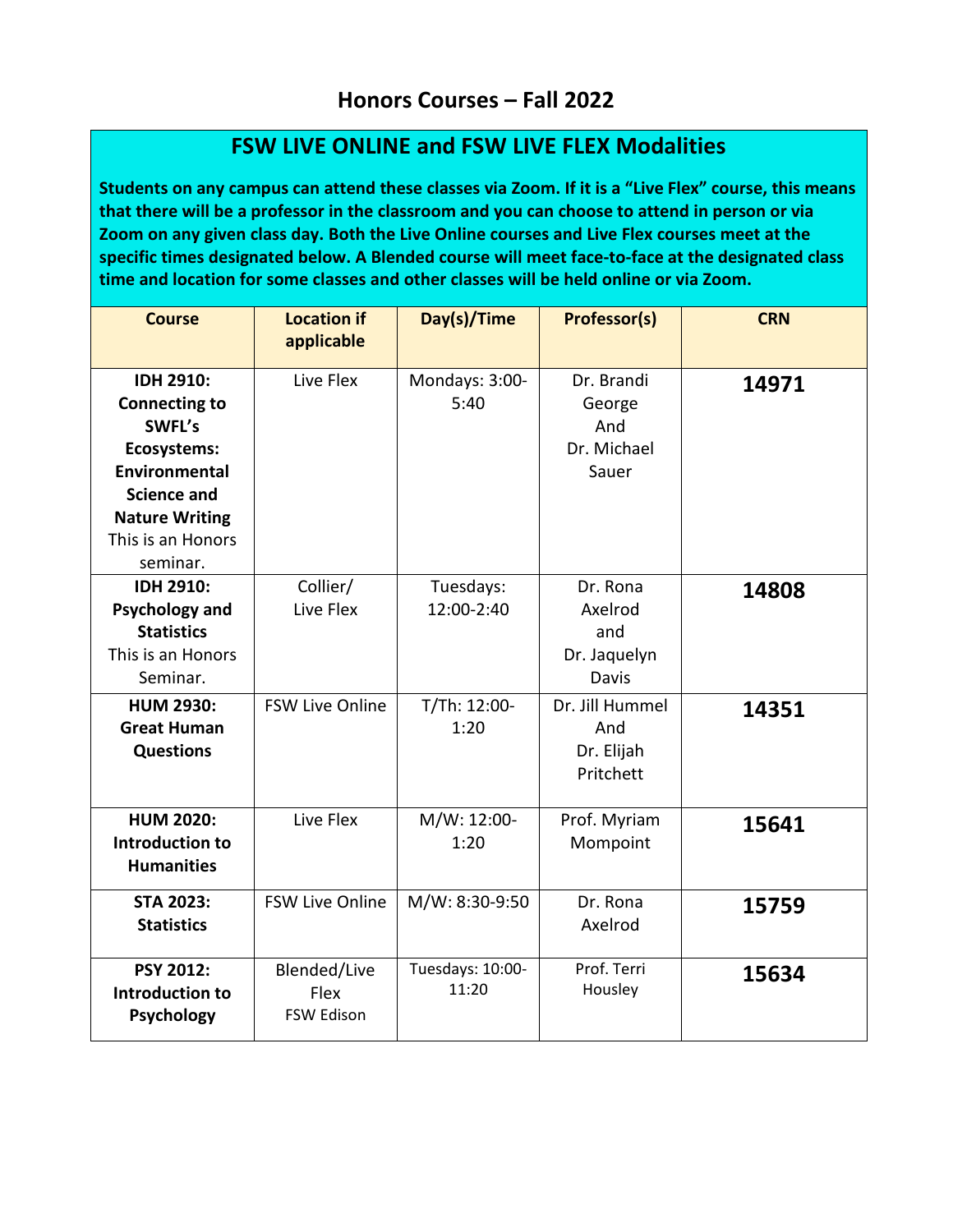## **ONLINE These are asynchronous online courses open to all students on any campus PHI 2600: Ethics** Dr. Sarah Lublink **13530**

| <b>EDISON Campus</b>                                                                               |                                               |                           |                                                     |            |  |  |  |  |
|----------------------------------------------------------------------------------------------------|-----------------------------------------------|---------------------------|-----------------------------------------------------|------------|--|--|--|--|
| <b>Course</b>                                                                                      | <b>Location/Format</b>                        | Day(s) and Time           | <b>Professor</b>                                    | <b>CRN</b> |  |  |  |  |
| <b>INR 2500:</b><br><b>Model United Nations</b>                                                    | Edison/<br>Ground                             | T/Th: 12:00-1:20          | Dr. Bruno<br>Baltodano                              | 13624      |  |  |  |  |
| POS 2041:<br><b>American National</b><br>Government                                                | Edison/<br>Ground                             | M/W: 10:00-11:20          | Dr. Bruno<br>Baltodano                              | 13381      |  |  |  |  |
| PSY 2012: Introduction<br>to Psychology                                                            | <b>Blended/Live Flex</b><br><b>FSW Edison</b> | Tuesdays: 10:00-<br>11:20 | Prof. Terri<br>Housley                              | 15634      |  |  |  |  |
| <b>SPC 2608:</b><br><b>Introduction to Public</b><br><b>Speaking</b>                               | FSW Edison/<br>Blended                        | Thursdays: 1:30-4:15      | Dr. Jennifer<br>Summary                             | 15639      |  |  |  |  |
| <b>WOH 1030:</b><br><b>World Civilization</b><br>1815-Present                                      | Edison/<br>Ground                             | Tuesdays: 6:00-8:40       | Dr. Mark<br>Herman                                  | 15633      |  |  |  |  |
|                                                                                                    |                                               |                           |                                                     |            |  |  |  |  |
|                                                                                                    |                                               | <b>COLLIER Campus</b>     |                                                     |            |  |  |  |  |
| <b>Course</b>                                                                                      | <b>Location/Format</b>                        | Day(s) and Time           | <b>Professor</b>                                    | <b>CRN</b> |  |  |  |  |
| <b>IDH 2910:</b><br><b>Psychology and</b><br><b>Statistics</b><br>This is an Honors<br>Seminar.    | Collier/<br>Live Flex                         | Tuesdays: 12:00-2:40      | Dr. Rona<br>Axelrod<br>and<br>Dr. Jaquelyn<br>Davis | 14808      |  |  |  |  |
| <b>IDH 2910:</b><br><b>Field Biology: The</b><br><b>Southwest Florida</b><br><b>Turtle Project</b> | Collier/<br>Blended                           | Fridays: 8:00-10:40       | Prof. Jordan<br>Donini                              | 15758      |  |  |  |  |